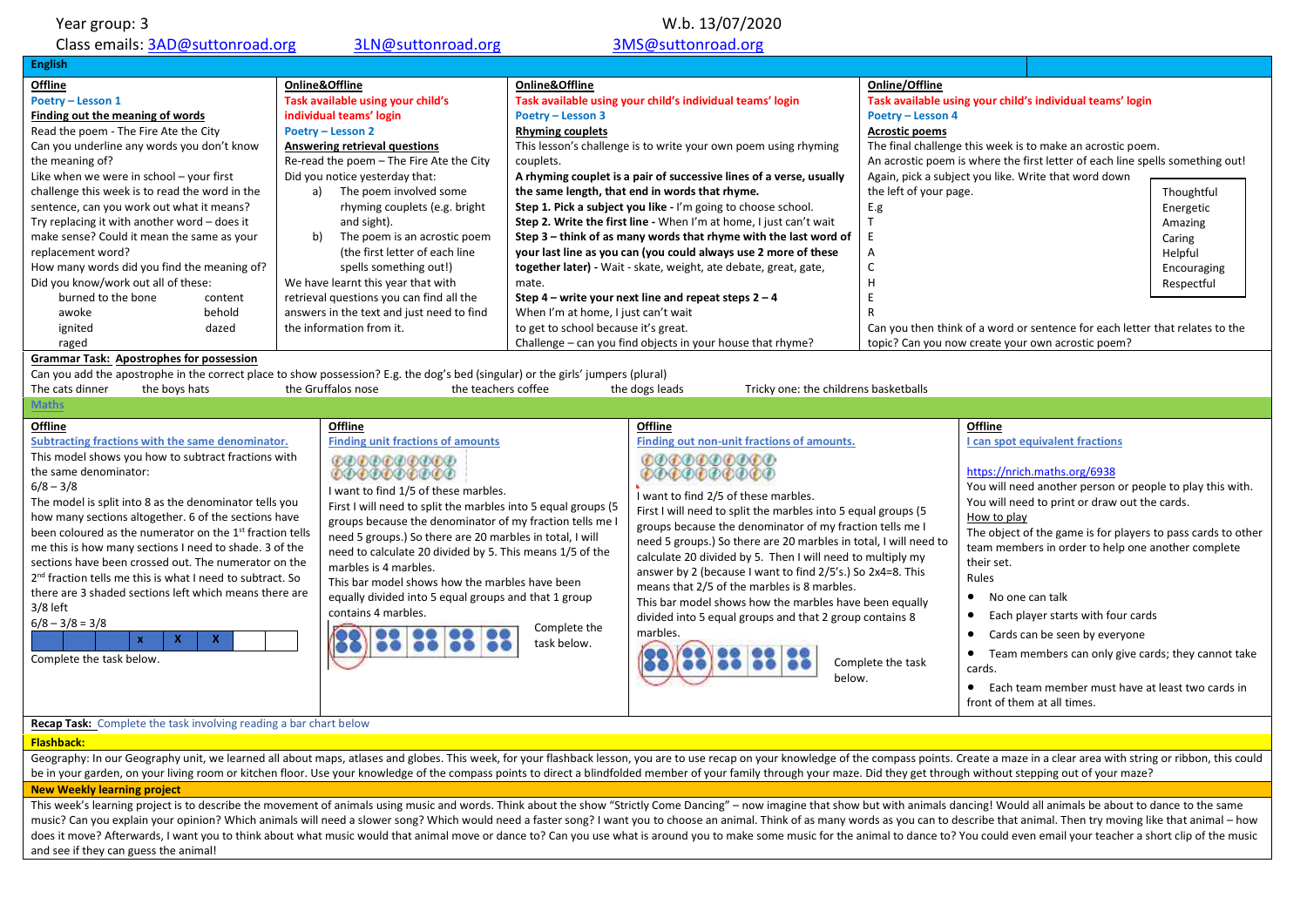Year group: 3 W.b. 13/07/2020 Class emails: [3AD@suttonroad.org](mailto:3AD@suttonroad.org) [3LN@suttonroad.org](mailto:3LN@suttonroad.org) [3MS@suttonroad.org](mailto:3MS@suttonroad.org)

English Poem

### **The Fire Ate the City**

Thomas Farriner thought the fire was out, He didn't hear the crackling sound. Every house on Pudding Lane Got closer and closer to the flames. Red and orange, hot and bright, Eating up every house in sight! All along the street they went, Those hungry flames were not content. First thing in the morning as the sun awoke, It showed a sky that filled with smoke; Reports came in of three hundred homes, Every one burned to the bone. Over the city, the King was told "Flames are filling London; behold!" "Lord Mayor!" cried the King, his senses ignited, "Organise the best way to fight it!" Never had he seen a fire that size: Dazed and amazed, he sat rubbing his eyes. Over the city the fire now spread, "Nothing will stop it!" the poor people said.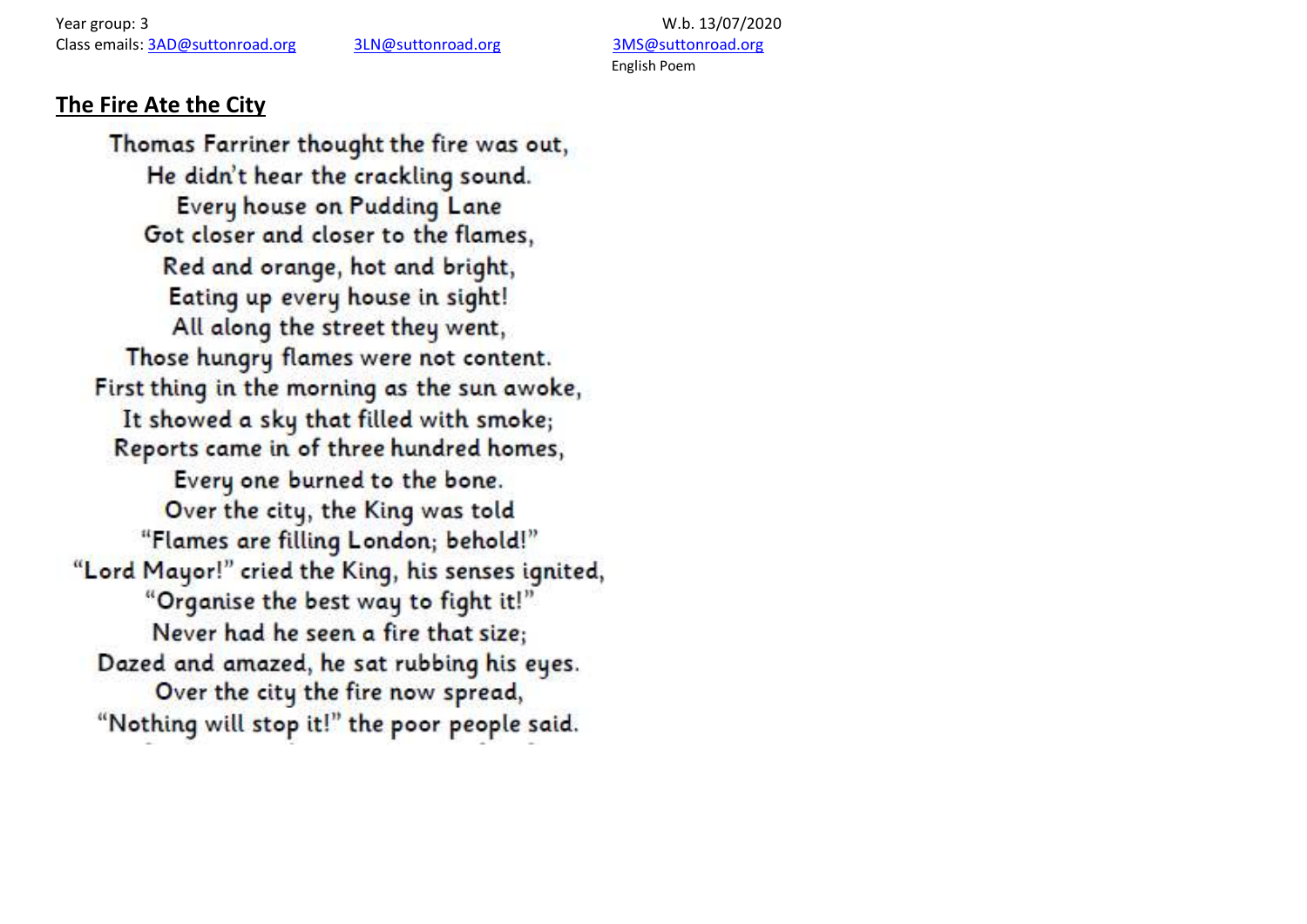Class emails: [3AD@suttonroad.org](mailto:3AD@suttonroad.org)

Year group: 3<br>Class emails: <u>3AD@suttonroad.org</u> and 3LN@suttonroad.org 3MS@suttonroad.org 3MS@suttonroad.org

# English Lesson 2:

Tick the correct answer.

Thomas Farriner's bakery was on...

| <b>Pudding Street</b>               | <b>Bread Street</b> | <b>Pudding Lane</b> | <b>Bread Lane</b> |                                                                                       |             |       |
|-------------------------------------|---------------------|---------------------|-------------------|---------------------------------------------------------------------------------------|-------------|-------|
| The flames were described as        |                     |                     |                   | Use the information in the text to decide whether these statements are true or false. |             |       |
| fast                                | sleepy              | thirsty             | hungry            |                                                                                       | <b>True</b> | False |
| The sky was filled with             |                     |                     |                   | The Great Fire of London began in a bakery on Pudding Lane.                           |             |       |
| flames                              | smoke               | birds               | explosions        | The flames were red and yellow, hot and dull.                                         |             |       |
| The King stood on the deck with the |                     |                     |                   | The fire was fanned by a wind from the south.                                         |             |       |
| Duke of York                        | Lord Mayor          | baker               | <b>Fire Chief</b> | The King sailed up the River Thames.                                                  |             |       |
| How many churches were destroyed?   |                     |                     |                   | Close to one hundred houses an hour ignited.                                          |             |       |
| 13,200                              | 80,000              | 87                  | 150               | 100,000 people were left without homes.                                               |             |       |
|                                     |                     |                     |                   |                                                                                       |             |       |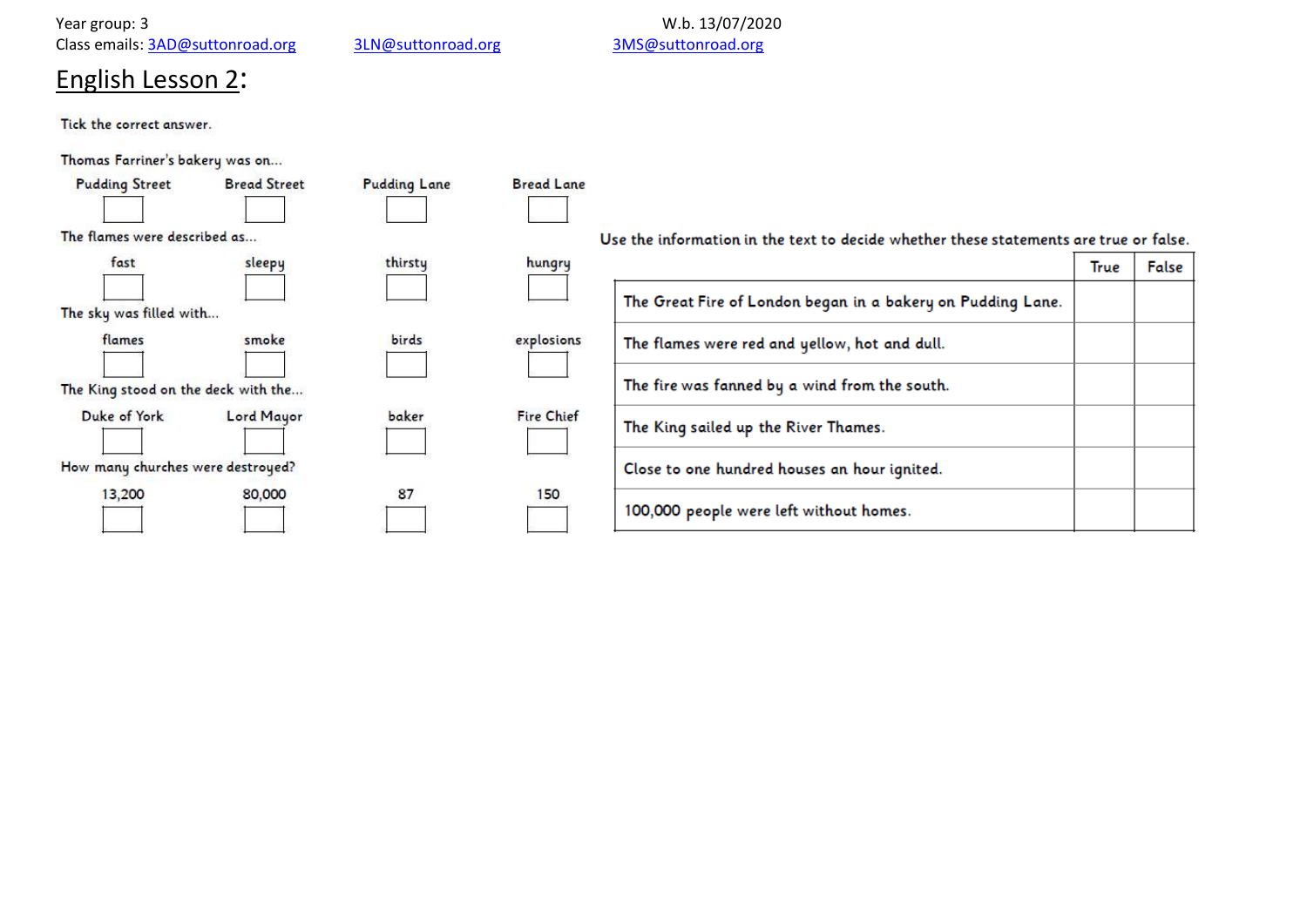Year group: 3<br>Class emails: 3AD@suttonroad.org 3LN@suttonroad.org 3MS@suttonroad.org 3MS@suttonroad.org Class emails: [3AD@suttonroad.org](mailto:3AD@suttonroad.org) 3LN@suttonroad.org Maths Session 1

Use the models to help you subtract the fractions.



Can you now subtract these fractions up to tenths? Remember to draw a diagram to help you if needed.

- 1. 3/5 1/5
- 2. 8/9 2/9 3/9
- 3. 3/4 1/4
- 4. 7/10 3/10 2/10
- 5. 6/7 3/7 1/7
- 6. 5/8 1/8 2/8

#### Maths Session 2

Practise this method by using this model to work out 1/6 of 24

Now find out unit fractions of these amounts:

½ of 12 1/3 of 21

¼ of 36

1/5 of 25

1/6 of 30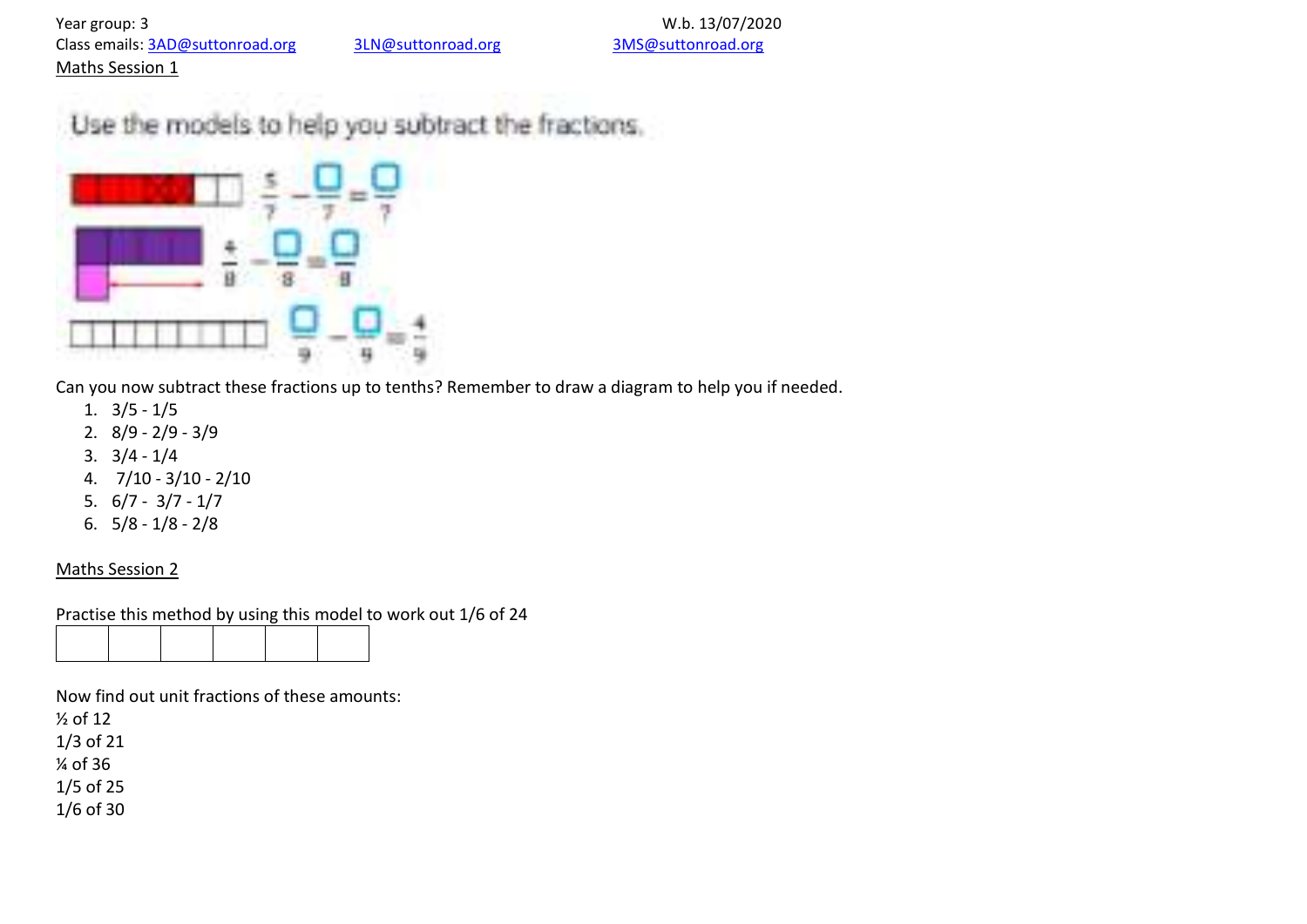## Year group: 3<br>Class emails: <u>3AD@suttonroad.org</u> and 3LN@suttonroad.org 3MS@suttonroad.org 3MS@suttonroad.org Class emails: [3AD@suttonroad.org](mailto:3AD@suttonroad.org)

Maths Session 3

Practise this method by using this model to work out 3/6 of 24



Now find non-unit fractions of these amounts:

2/3 of 24

¾ of 40

2/5 of 30

4/6 of 36

5/8 of 56

#### Maths Session 4

|                                 |                                      |       | $\mathbf{3}$ |
|---------------------------------|--------------------------------------|-------|--------------|
|                                 |                                      | Third | Half         |
| O                               | О                                    |       |              |
| $\circ$ <sub>t</sub><br>$\circ$ | $\circ$<br>0 <sub>o</sub><br>$\circ$ |       |              |